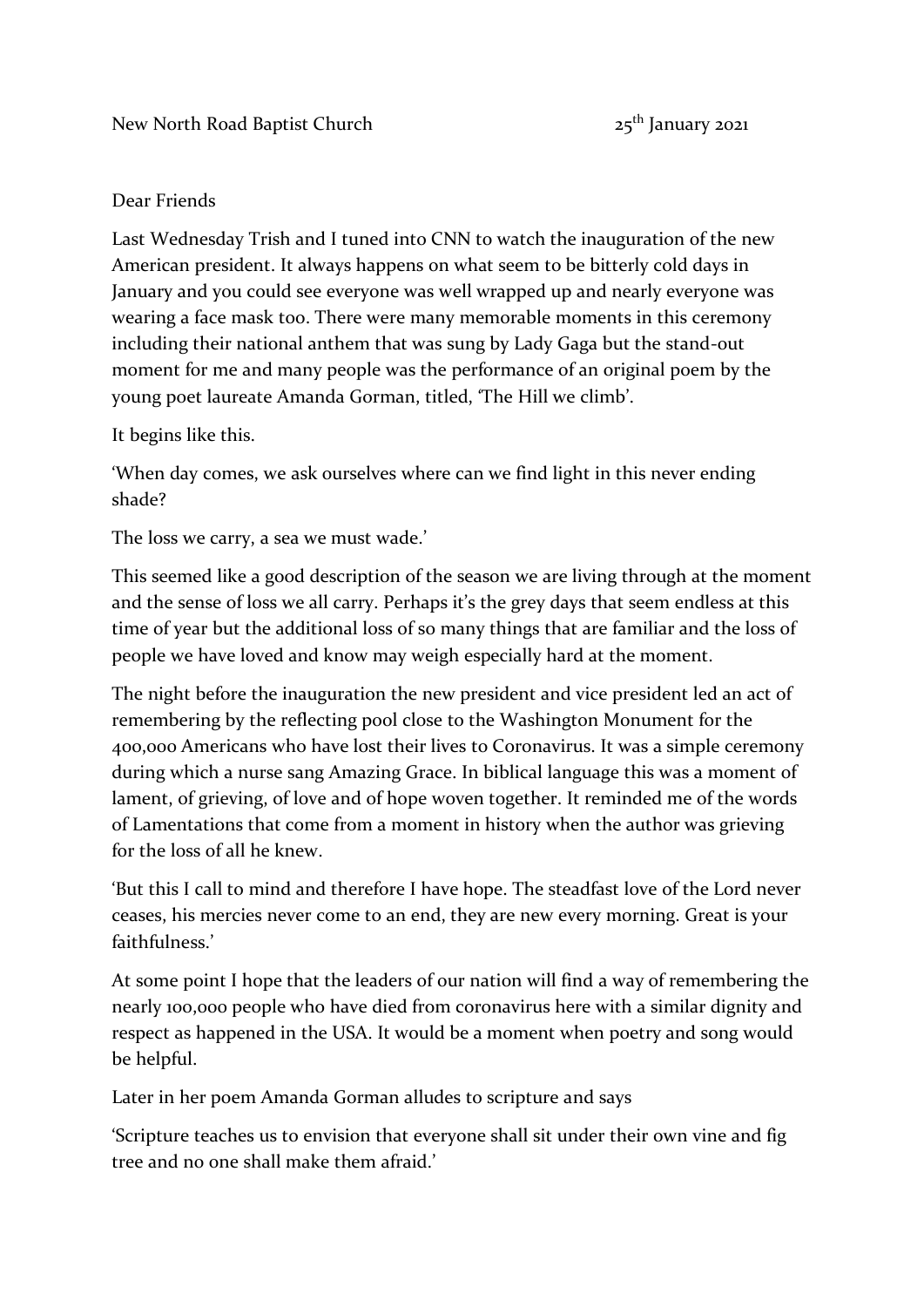This is a more or less direct quote from the Prophet Micah. (4 vs 4) When I moved to London many years ago, I was amazed to discover people with Fig trees in their garden. Fig trees are beautiful and although it's not my favourite fruit these trees were fruitful. I also discovered that there were two vines growing in the garden that needed training and pruning every year and that these were also fruitful, late in the year they would bear small juicy red grapes. It was a wonder to me. Although Figs and Grapes may not be common fruit in our cold climate it's not difficult to see why Vines and Fig trees would be a sign of health, well being and security.

In John's gospel (John 1 vs 43-51) Jesus greets Nathaniel as a true son of Israel by saying he saw him while he was seated beneath the fig tree. This is no accident. No doubt Nathaniel was seated beneath a fig tree but like many things in John's gospel the reading functions at two levels. Nathaniel is a sign of the Kingdom of God. There's more to be said about Nathaniel in the preaching this week but for the moment he is a welcome sign of Shalom. He is a sign of peace and that's another theme that Amanda Gorman explores in her poem.

Of course, we need to be aware that she is writing after the attack on the American Congress which highlighted some of the deep divisions in her nation but we can also be mindful of the things that divide people from each other in our own.

She wrote.

'And so, we lift our gazes not to what stands between us, but what stands before us.

We close the divide because we know, to put our future first, we must first put our differences aside.

We lay down our arms so we can reach out arms to one another.

We seek harm to none and harmony for all.

Let the globe if nothing else say this is true:

That even as we grieved, we grew.

That even as we hurt, we hoped.

That even as we tired, we tried.

That well forever be tied together, victorious.

Not because we will never again know defeat, but because we will never again sow division.

Scripture tells us to envision that everyone shall sit under their own vine and fig tree and no one shall make them afraid'